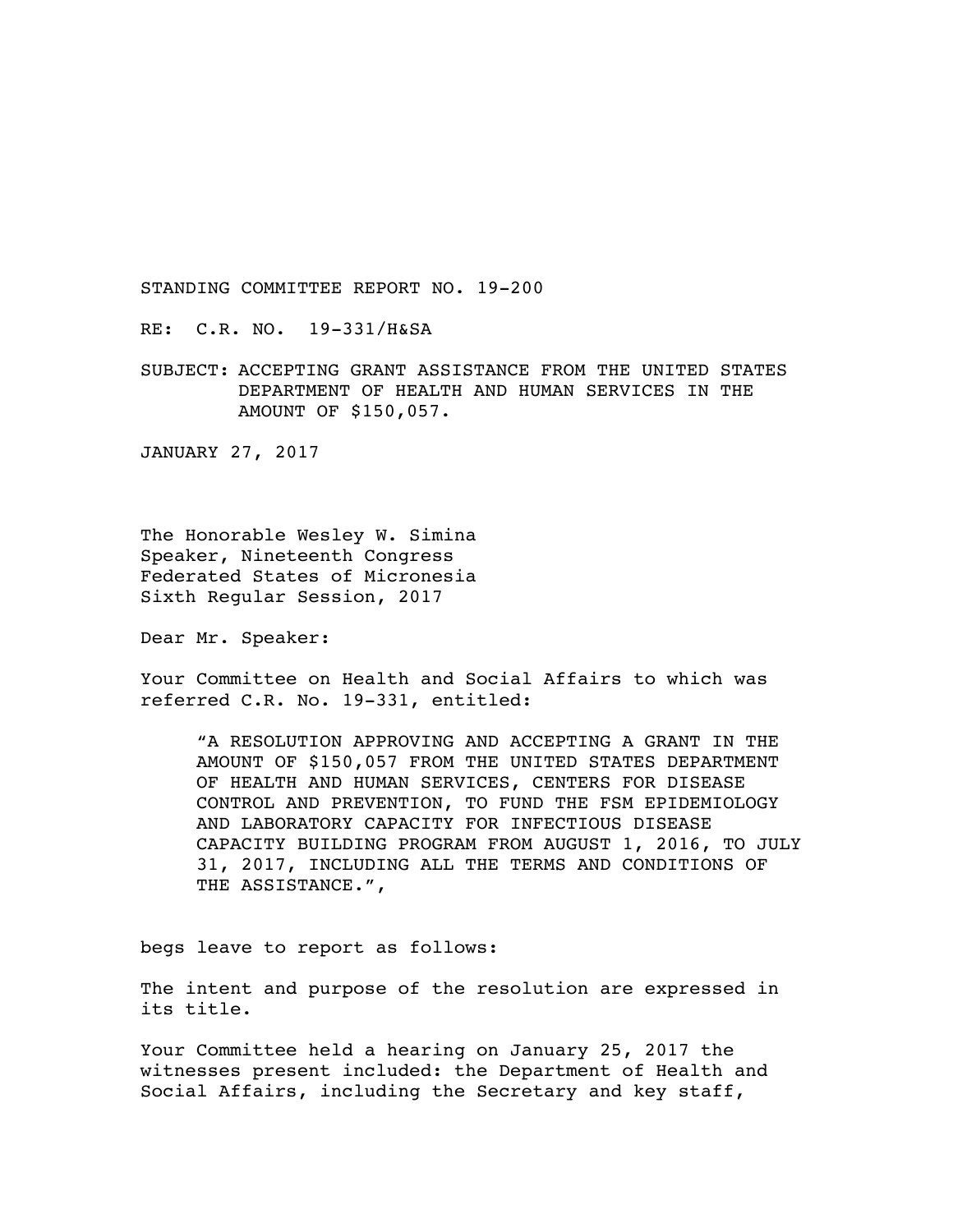RE: C.R. NO. 19-331/H&SA

SUBJECT: ACCEPTING GRANT ASSISTANCE FROM THE UNITED STATES DEPARTMENT OF HEALTH AND HUMAN SERVICES IN THE AMOUNT OF \$150,057.

JANUARY 27, 2017

Office of the President, Department of Finance and Administration, and the Department of Justice. Your Committee is pleased and honored to note that key members of the administration and the directors for the State Departments of Health were also present at our hearing. The there are four grant awards received each year for this particular infectious disease prevention and detection program. The grant award under discussion in this report is one of two grant awards for this program discussed at the public hearing. The second grant award is the subject of C.R. No. 19-319.

As stated in your Committee's report regarding C.R. No. 19- 319, this grant supports a program that is very much a key component of the public health system. It works with all the four States to find, identify, respond, isolate, resolve and monitor an outbreak of infectious disease. When questioned by the Committee as to the improvements and challenges facing this program the Department of Health and Social Affairs responded that as the timing and severity of an infectious disease outbreak is out of everyone's control it is hard to quantify some aspects of their work, however, what they do know is that the time lapsed from identification to response to isolation has been faster than in earlier years. This is, in part, thanks to better lab capacity and ability to do more work in country, and also enhancement of data gathering.

During discussions your Committee requested that the Department of Health and Social Affairs provide updates of the activities and performance of these programs during the Congress recess so that by the next session of Congress meaningful oversight can be done. The Department of Health and Social Affairs stated that consultation was being done with the state departments of health this week, and that witnesses from the State governments will be very much involved in the final distribution formula for this grant award.

-2-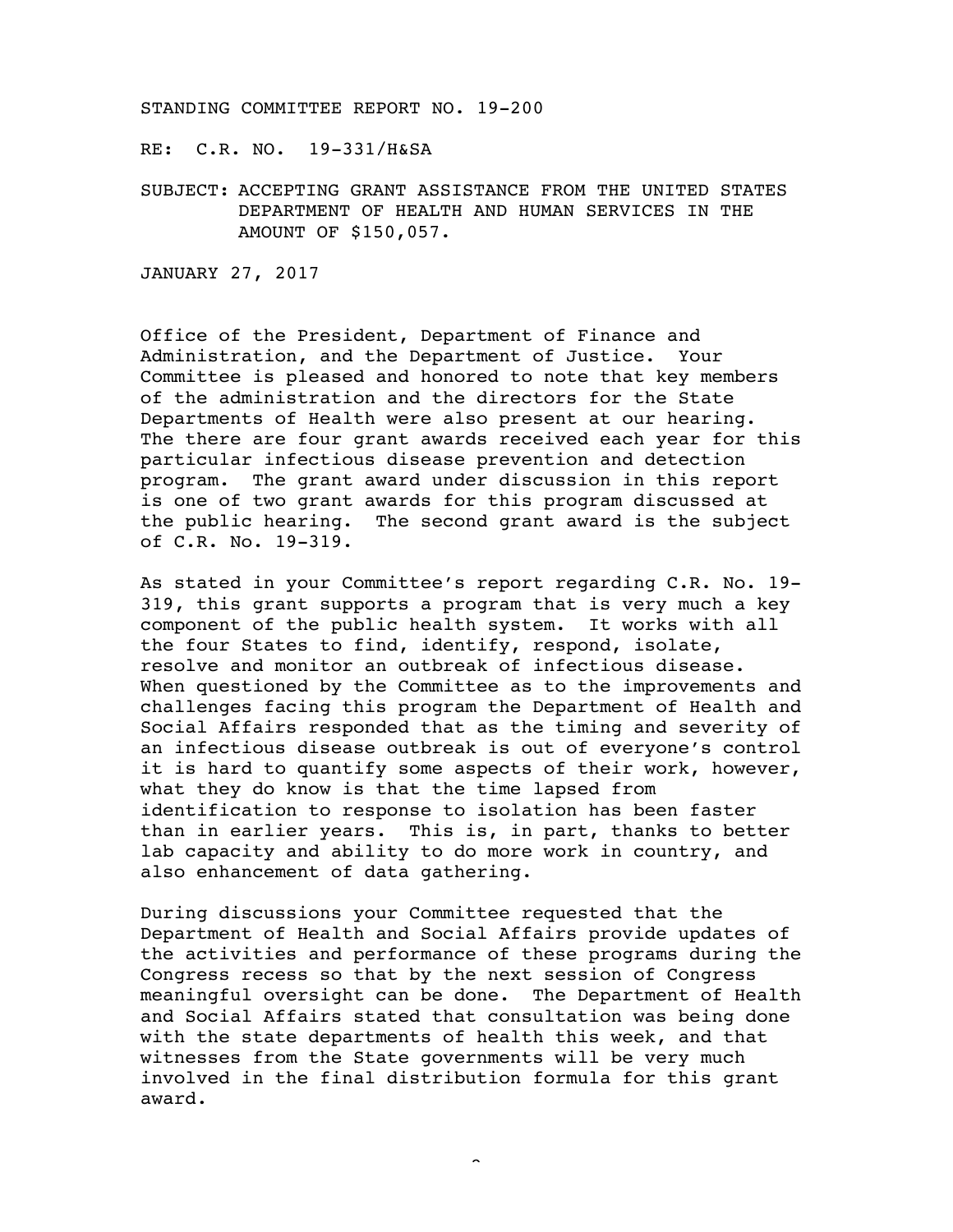RE: C.R. NO. 19-331/H&SA

SUBJECT: ACCEPTING GRANT ASSISTANCE FROM THE UNITED STATES DEPARTMENT OF HEALTH AND HUMAN SERVICES IN THE AMOUNT OF \$150,057.

JANUARY 27, 2017

Regarding the distribution of funding between the four States and the National Department of Health and Social Affairs your Committee is also requesting that justification for the budget breakdowns be provided to it before the next session as well.

As to the healthcare services provided by the programs in question, your Committee agrees that they are important, and play a key role in good public health in our Nation. The Committee, however, feels that a further detailed oversight is warranted when time is available.

Your Committee would like to offer the following amendment as follows:

- 1. Page 1, title, delete "SEVENTH SPECIAL SESSION, 2016" and insert "SIXTH REGULAR SESSION, 2017", in lieu thereof.
- 2. Page 1, line 14, delete "Seventh Special Session, 2016" and insert "Sixth Regular Session, 2017", in lieu thereof.

It is therefore, for the reasons set forth above, your Committee on Health and Social Affairs supports the grant activities proposed to be funded, it is in accord with the intent and purpose of C.R. No. 19-331, and recommends its adoption in the form attached hereto as C.R. No. 19-331, C.D.1.

 $\sim$